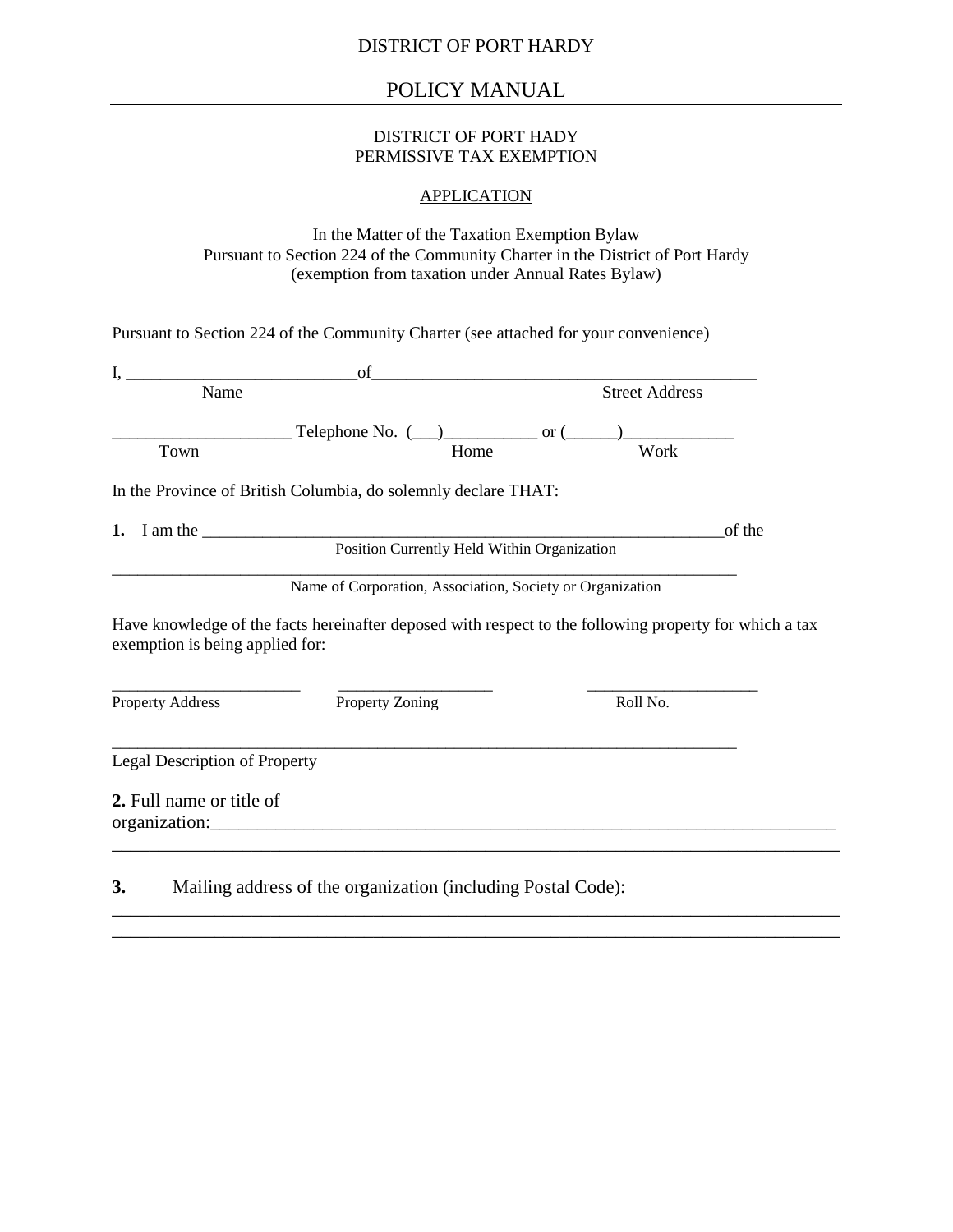## DISTRICT OF PORT HARDY

# POLICY MANUAL

| 4.<br>Manager, etc.)                                                                                                                                                             | Name and phone number of two other officials in organization (i.e. Pastor, President,                                                          |
|----------------------------------------------------------------------------------------------------------------------------------------------------------------------------------|------------------------------------------------------------------------------------------------------------------------------------------------|
|                                                                                                                                                                                  |                                                                                                                                                |
| $\text{Title:}$                                                                                                                                                                  |                                                                                                                                                |
|                                                                                                                                                                                  |                                                                                                                                                |
| Night Phone No.: $\frac{1}{2}$                                                                                                                                                   |                                                                                                                                                |
| 5. The lands are registered in the name of:                                                                                                                                      |                                                                                                                                                |
|                                                                                                                                                                                  | The exemption claimed under Section 224 is pursuant to Subsection 2, Clause<br>Please supply the relevant clause designation from Section 224. |
| <b>6.</b> The gross floor area of the building:                                                                                                                                  |                                                                                                                                                |
|                                                                                                                                                                                  |                                                                                                                                                |
| 8. What is the principal use of the property?                                                                                                                                    |                                                                                                                                                |
| operators or by any group other than your organization?                                                                                                                          | <b>9.</b> Is any part of the building or of the property used or rented by commercial or private                                               |
|                                                                                                                                                                                  |                                                                                                                                                |
| and hall rental, thrift shop.<br>The following information is required for each activity:<br>Hourly per day and/or days per week of operation<br>$\bullet$<br>Fee or charge<br>٠ | 10. Please provide details of other activities on your property, such as daycare centers, catering                                             |
| Approximate number of participants<br>$\bullet$<br>Is the activity operated by an outside organization:                                                                          |                                                                                                                                                |

11 (a) How is your organization consistent with District policies, plan, bylaws, codes and regulations?

\_\_\_\_\_\_\_\_\_\_\_\_\_\_\_\_\_\_\_\_\_\_\_\_\_\_\_\_\_\_\_\_\_\_\_\_\_\_\_\_\_\_\_\_\_\_\_\_\_\_\_\_\_\_\_\_\_\_\_\_\_\_\_\_\_\_\_\_\_\_\_\_\_

\_\_\_\_\_\_\_\_\_\_\_\_\_\_\_\_\_\_\_\_\_\_\_\_\_\_\_\_\_\_\_\_\_\_\_\_\_\_\_\_\_\_\_\_\_\_\_\_\_\_\_\_\_\_\_\_\_\_\_\_\_\_\_\_\_\_\_\_\_\_\_\_\_ \_\_\_\_\_\_\_\_\_\_\_\_\_\_\_\_\_\_\_\_\_\_\_\_\_\_\_\_\_\_\_\_\_\_\_\_\_\_\_\_\_\_\_\_\_\_\_\_\_\_\_\_\_\_\_\_\_\_\_\_\_\_\_\_\_\_\_\_\_\_\_\_\_ \_\_\_\_\_\_\_\_\_\_\_\_\_\_\_\_\_\_\_\_\_\_\_\_\_\_\_\_\_\_\_\_\_\_\_\_\_\_\_\_\_\_\_\_\_\_\_\_\_\_\_\_\_\_\_\_\_\_\_\_\_\_\_\_\_\_\_\_\_\_\_\_\_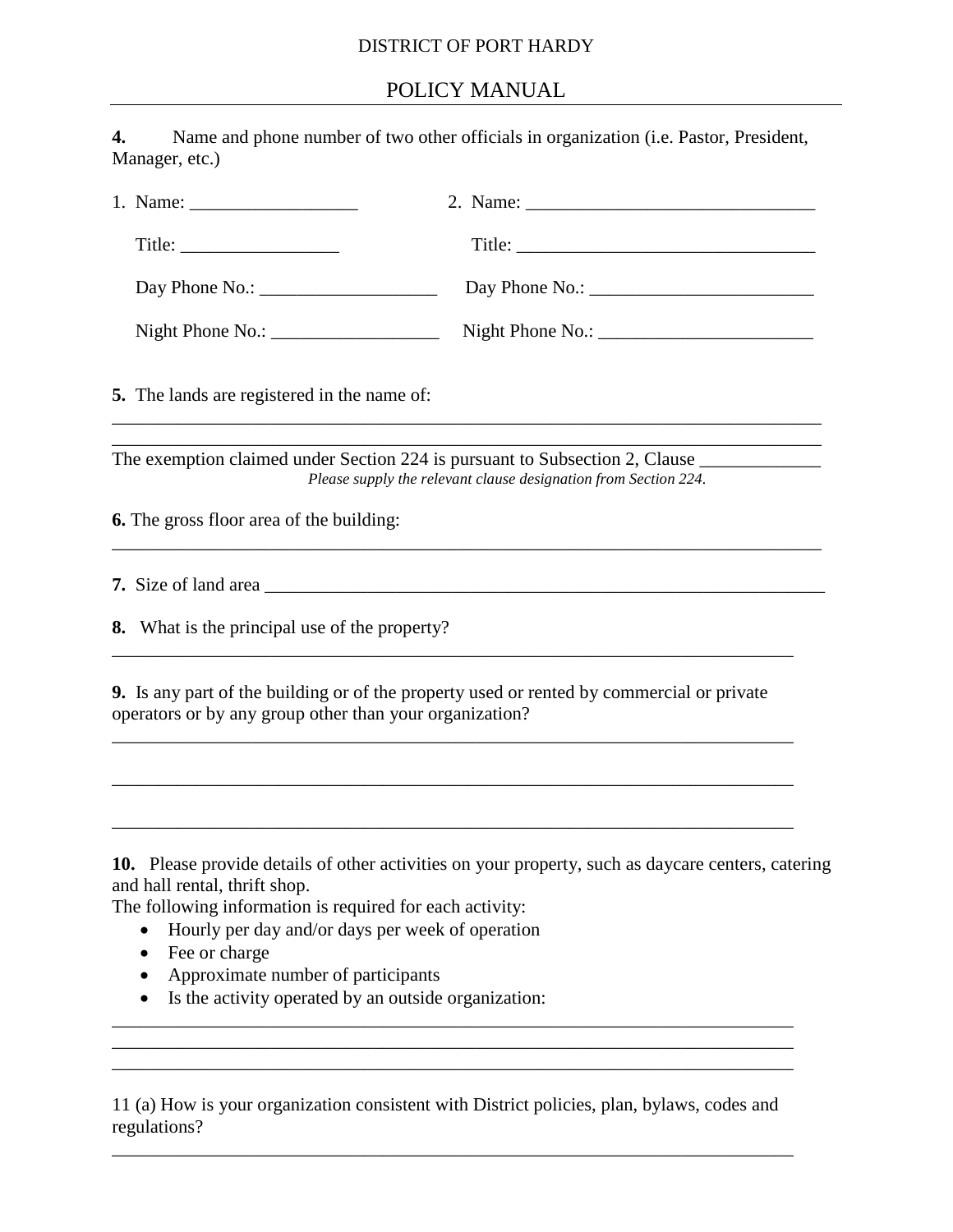#### **DISTRICT OF PORT HARDY**

## POLICY MANUAL

(b) How is your organization non-profit?

(c) How is your organization a complementary extension to District services and programs?

(d) How is your organization accessible to the public?

(e) How is your organization used primarily by Port Hardy residents?

12. Other activities which may be pertinent to your application:

13. Does anyone live in the buildings? If yes, how many people?